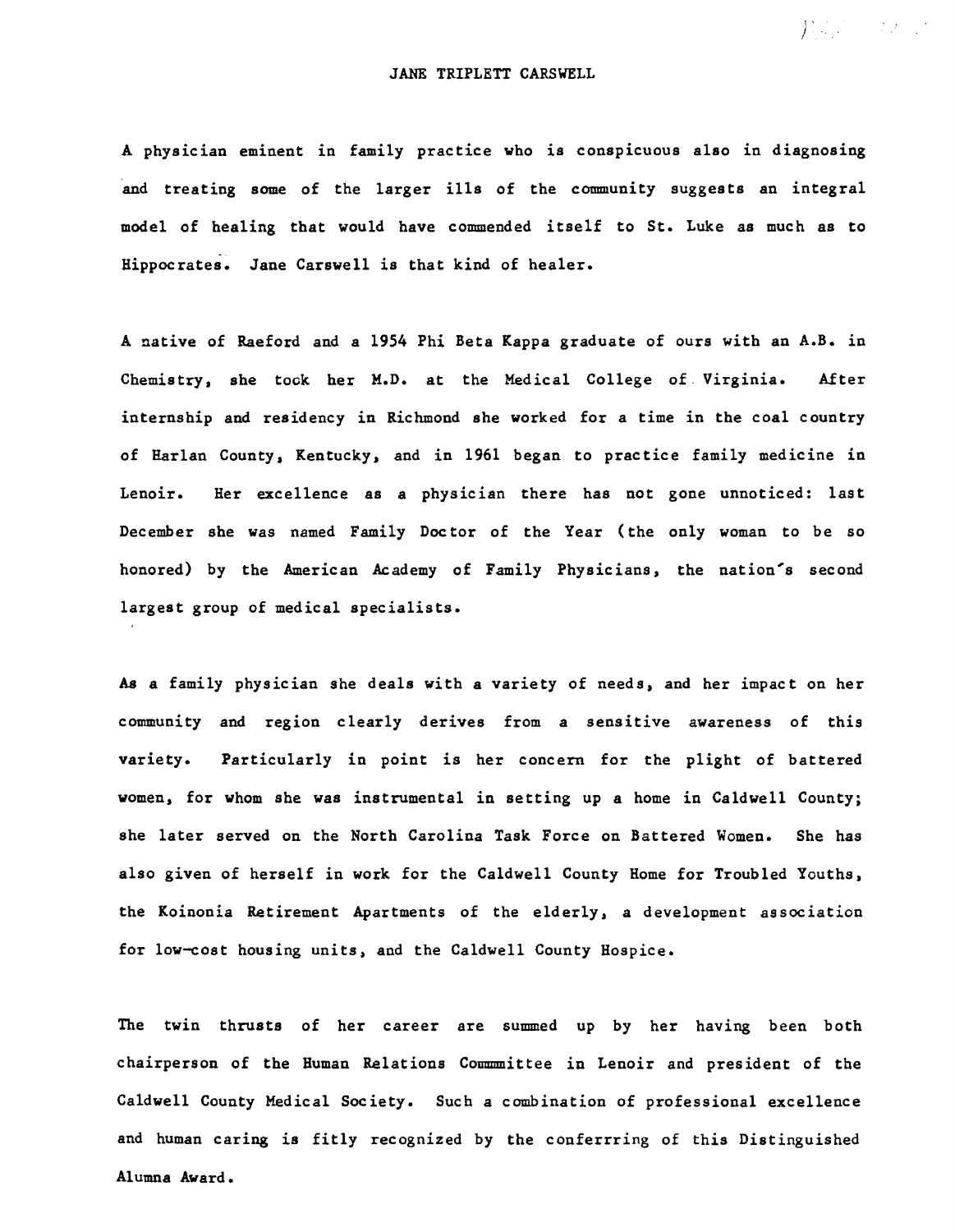اني.<br>م∙

*o-};* 

 $\sqrt{2}$ 

## RICHARD HAMPTON JENRETTE

It seldom happens that the same person is pre-eminent at both building and preserving - two of the constitutive activities of any civilization. With Richard H. Jenrette, however, this is the case.

He came to Chapel Hill from his boyhood home in Raleigh. Here he edited The Daily Tar Heel, was elected to Phi Beta Kappa and the Golden Fleece, and took a Daily Tar Heel, was elected to Phi Beta Kappa and the Golden Fleece, and took a<br>degree in Journalism in 1951. Following military service i<del>n Korea</del> he earned a degree in Journalism in 1951. Following military service <del>in Korea </del>he earned a<br>Master's Degree in Business Administration from Harvard. In 1959 he and two friends began the brokerage firm of Donaldson, Iufkin, and Jenrette, which within twenty-five years had becane one of the dozen largest such houses in the United States. Its novel and imaginative approaches to stock-brokering aroused widespread notice, and by 1984 when the firm merged with the Equitable Life Assurance canpany, Jenrette, as Chairman and Chief Executive Officer, was recognized as a master at his craft.

The complementary craft, that of preserving what is of value from the past, is more than a hobby for him. This is most dramatically evident in major restoration projects for early nineteenth century houses he has bought in Manhattan, Charleston, and Barrytown, New York - the latter being the country house of a Carolina alumnus of the class of 1818. No less valuable is his service to this venerable University, as a member of the Board of Visitors, as a Director of the Business Foundation, and as an active and generous benefactor of the Chi Psi fraternity. Late this spring (some months after he had been chosen to receive this Award) he was elected to the Board of Trustees  $-$  a choice which, fitting in view of his eminence and his dedication alike, we are able to salute today with this richly-deserved Distinguished Alumnus Award.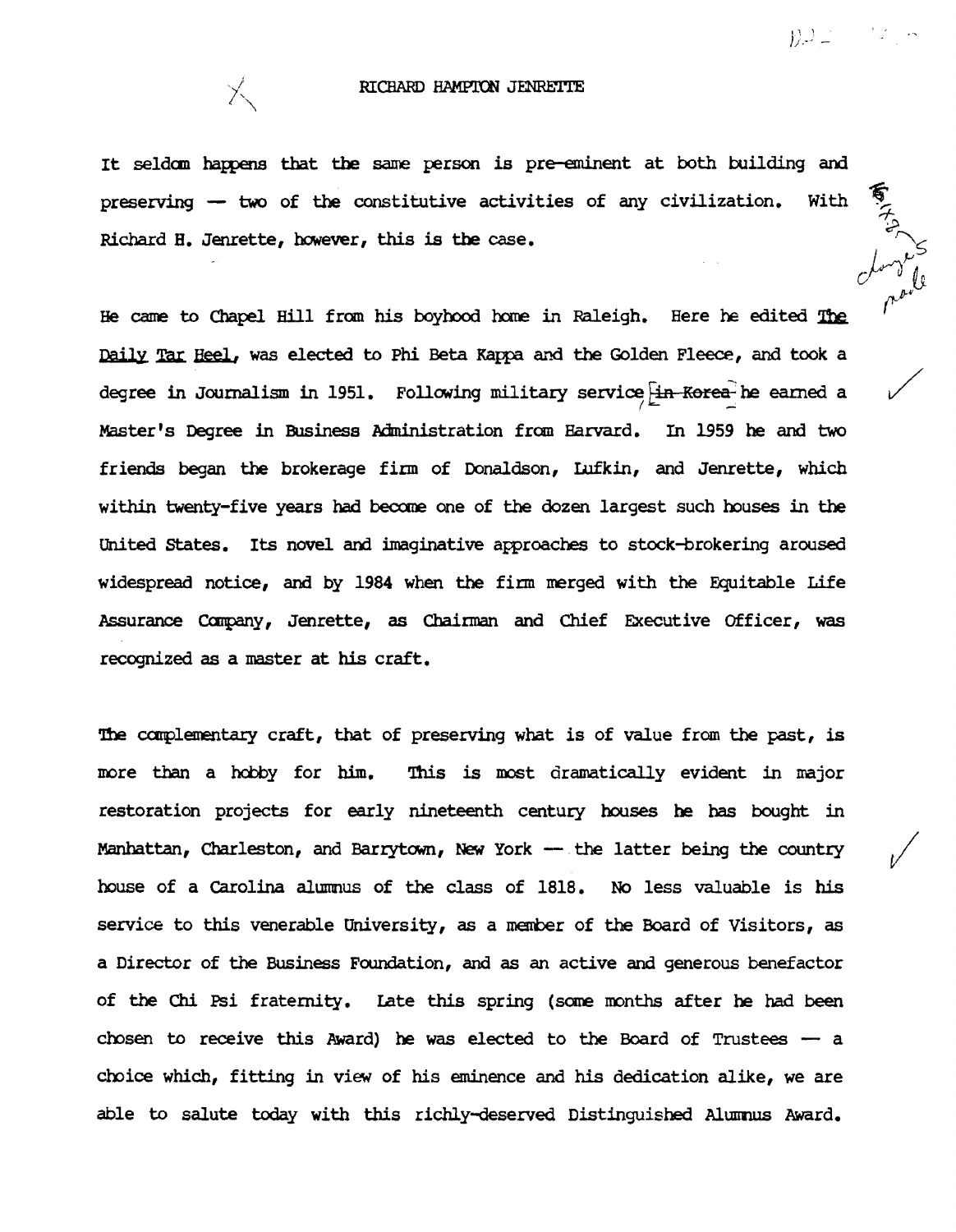## BRYCE JORDAN

长

Most heads of major colleges and universities started as academic persons, but es and universities started as academic persons, but  $\cdot$ . relatively few seem to have begun as musicologists. Bryce Jordan, trained as a and received digree musicologity here (he took the Ph.D., in 1956) after earning bachelor's and master's degrees at the University of Texas, is an exception. After teaching at the Universities of Maryland, Kentucky, and Texas he was lured into fulltime administration at the latter, first at the main campus at Austin, where he was Vice-President for Student Affairs. and then at the University of Texas at Dallas. where he became President in 1971. In his decade as head of that institution it grew from forty students to over seven thousand: rapid growth even by Texas standards. In 1981 he became Executive Vice Chancellor for Academic Affairs for the entire University of Texas system.

Two years ago he was chosen as president of one of the nation's major public institutions, Pennsylvania State University. In his short time there he has attrac ted much favorable attention for his conspicuous success in implementing a court order to expand the representation of blacks among students and faculty members. This succers has been marked by an aggressive approach to both recruitment (in pursuit of which he has mounted the pulpit in a predominantly black church in North Philadelphia) and retention, partly through a reinvigorated black cultural center.

One can scarcely help supposing that such smoothness of performance results from his professional awareness of how great music resolves problems of size and tension through proportion and harmony. We are glad to embellish the broad themes of his achievement with the grace note of this Distinguished Alumnus Award.